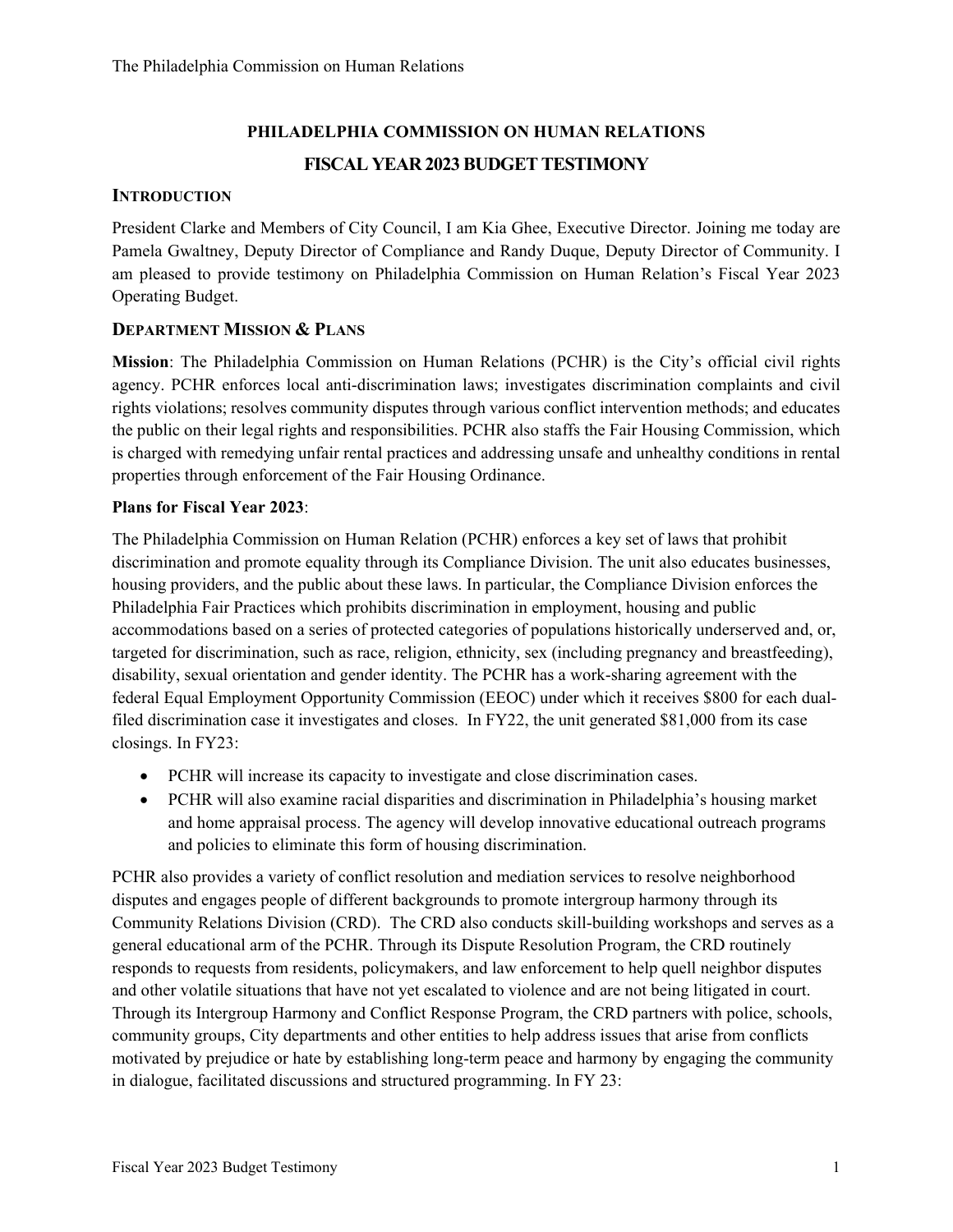- PCHR will launch its "Neighborhood Ambassador" and "Youth Leader" programs to train community members on the work of the PCHR and how to build interdisciplinary community partnerships with a goal of creating stronger neighborhoods and combating the rise in hate crimes and bias incidents.
- PCHR will develop online educational materials and launch the PCHR's new website that will include new and updated resources in order to make it easier and more accessible for people to learn about their civil rights and protections; the process of filing; and the ability to submit complaints.

**The Fair Housing Commission (FHC)** enforces the Fair Housing Ordinance which addresses unfair rental practices in housing, particularly when a property has been cited by the Department of Licenses and Inspections (L&I) for code violations. The FHC also educates tenants and landlords about the law. In FY23 the FHC will pilot a pre-hearing mediation program to offer an alternative option for early and efficient resolution of cases involving unfair rental practices.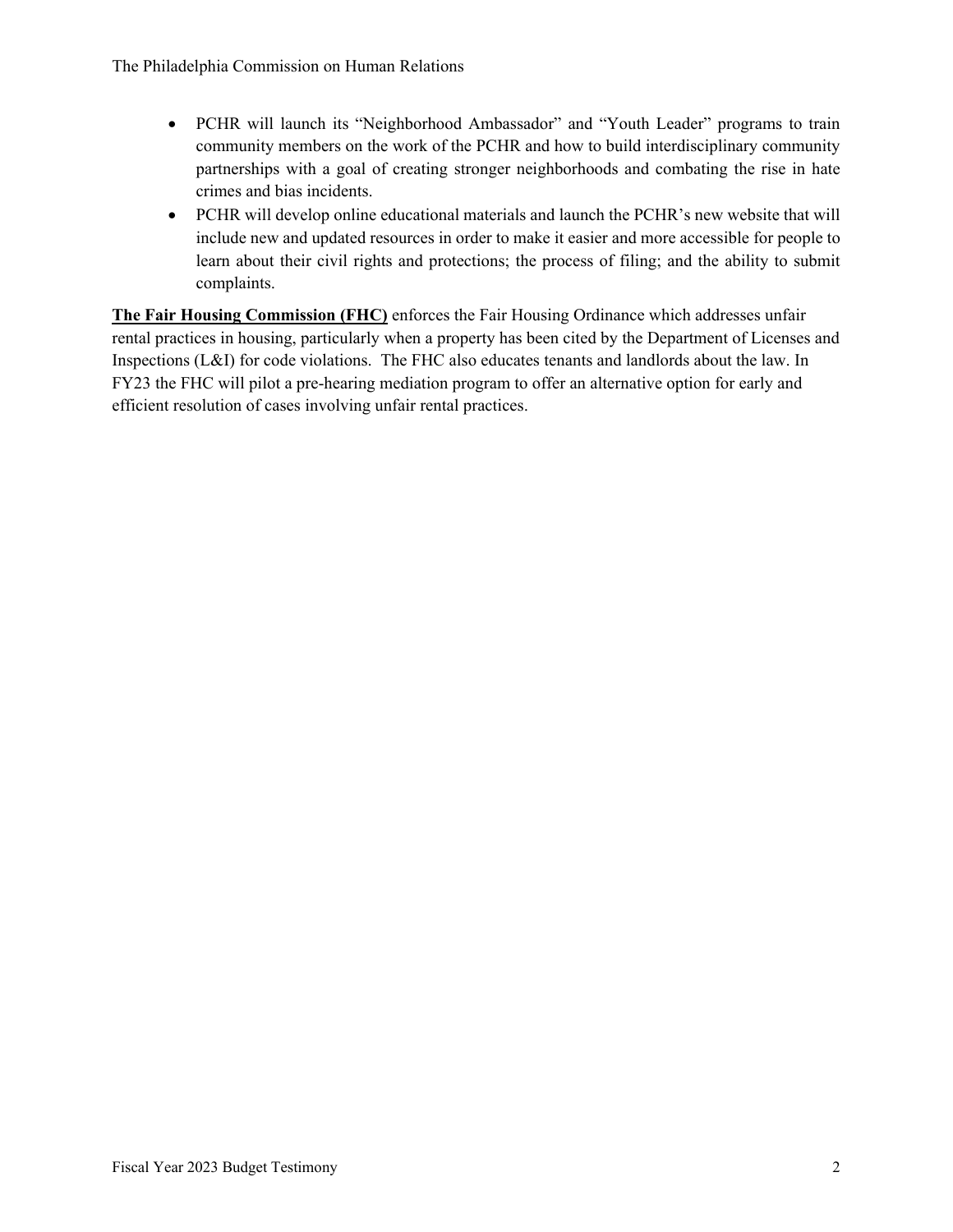# **BUDGET SUMMARY & OTHER BUDGET DRIVERS**

*Please refer to attached FY23 Budget Hearing Summary Charts in section 1: Staff Demographics Summary, section 2; Employment Levels, section 3: Financial Summary by Class, section 6: Participation Rate and Goal.*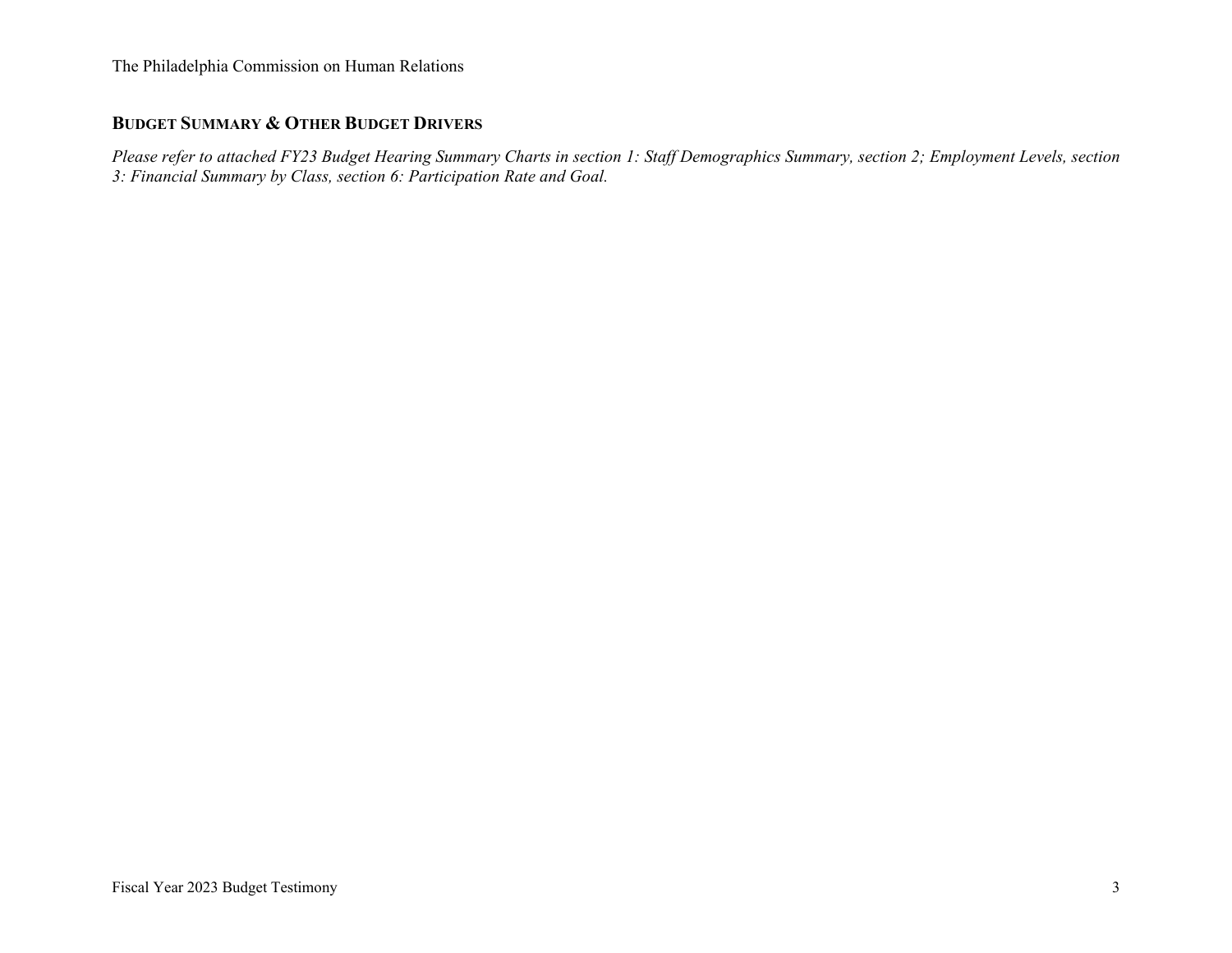# **PROPOSED BUDGET OVERVIEW**

### **Proposed Funding Request**:

The proposed Fiscal Year 2023 General Fund budget totals \$2,566,553, an increase of \$39,958 over Fiscal Year 2022 estimated obligation levels. This increase is primarily due to negotiated wage increases for DC 33/DC47/Nonrep/Exempt staff.

The proposed budget includes:

- \$2,495,189 in Class 100, A \$31,282 INCREASE OVER FY21. This funding will fund negotiated wage increases for staff.
- \$43,333 in Class 200, A \$8,676 INCREASE OVER FY21. This funding will support maintenance of our Xerox copiers.
- \$28,031 in Class 300/400, LEVEL WITH FY21. This funding will support costs for the agency's materials, supplies, printing, and equipment.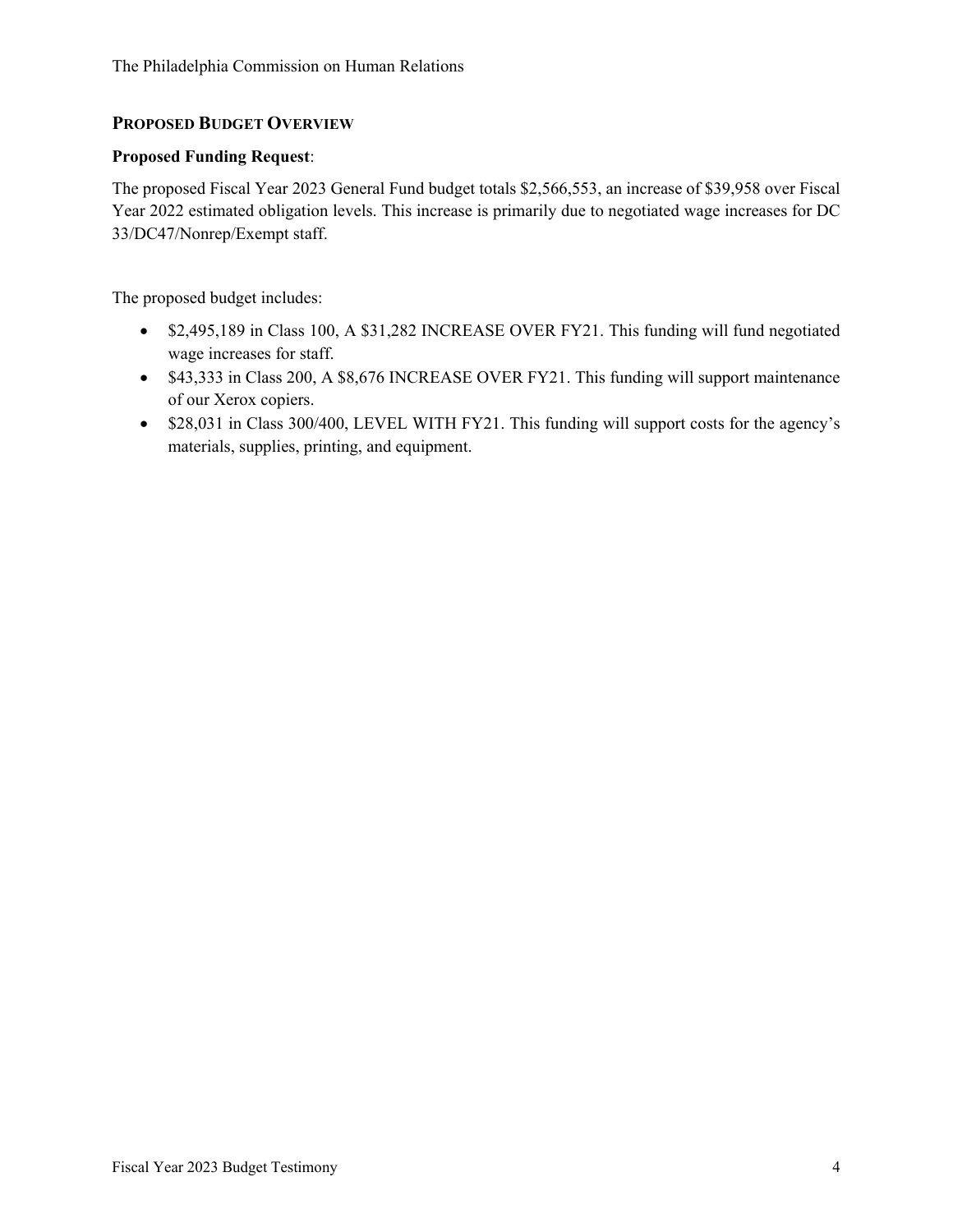# **STAFFING LEVELS**

The department is requesting 33 budgeted positions for FY23, level with FY22.

# **NEW HIRES**

*Please refer to attached FY23 Budget Hearing Summary Charts in section 8: New Hires Information.*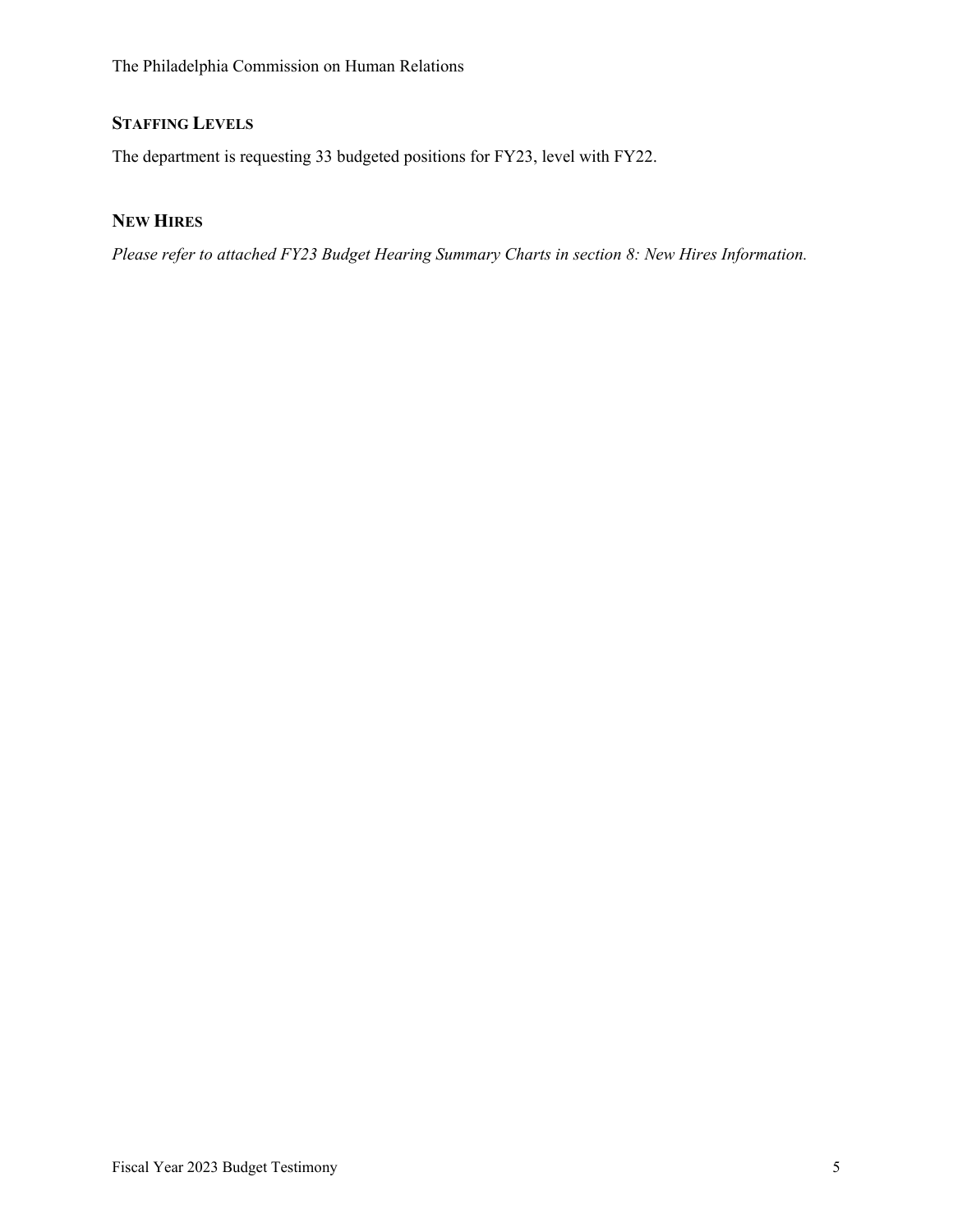# **PERFORMANCE, CHALLENGES, AND INITIATIVES**

### **HUMAN RELATIONS**

| <b>Performance Measure</b>                             | FY21 Year-End | <b>FY22 Target</b> | <b>FY23 Target</b> |
|--------------------------------------------------------|---------------|--------------------|--------------------|
| Discrimination cases<br>investigated <sup>1</sup>      | 174           | 150                | 175                |
| Ban the Box cases<br>investigated <sup>2</sup>         | 6             | 15                 | 5                  |
| Neighbor disputes<br>investigated                      | 362           | 300                | 325                |
| Intergroup conflict<br>cases investigated              | 50            | 75                 | 75                 |
| Prevention/education<br>activities                     | 333           | 250                | 275                |
| <b>Fair Housing</b><br>Commission number of<br>cases   | 374           | 375                | 375                |
| <b>Brief Service -</b><br><b>Discrimination</b>        | 191           | 120                | 175                |
| <b>Brief Service-</b><br><b>Community Relations</b>    | 357           | 175                | 300                |
| <b>Brief Service-Fair</b><br><b>Housing Commission</b> | 1,472         | 800                | 1,000              |

*<sup>1</sup>This target is set to reflect the number of employment, housing, and public accommodations cases investigated and closed in a year. It is anticipated that PCHR will see an increase from the number of cases in FY22 and more in line with the number of cases investigated in FY21 due to investigations related to the City's ban on pre-hire drug testing for marijuana, Do-Not Solicit Homeowner Protection Law, and Renters Access Act. Therefore, the target for FY23 is consistent with FY21 Actual.* 

*<sup>2</sup>PCHR has not been receiving many new cases through intake. PCHR will continue to conduct increased outreach to ensure that people know to file complaints with the PCHR if needed.*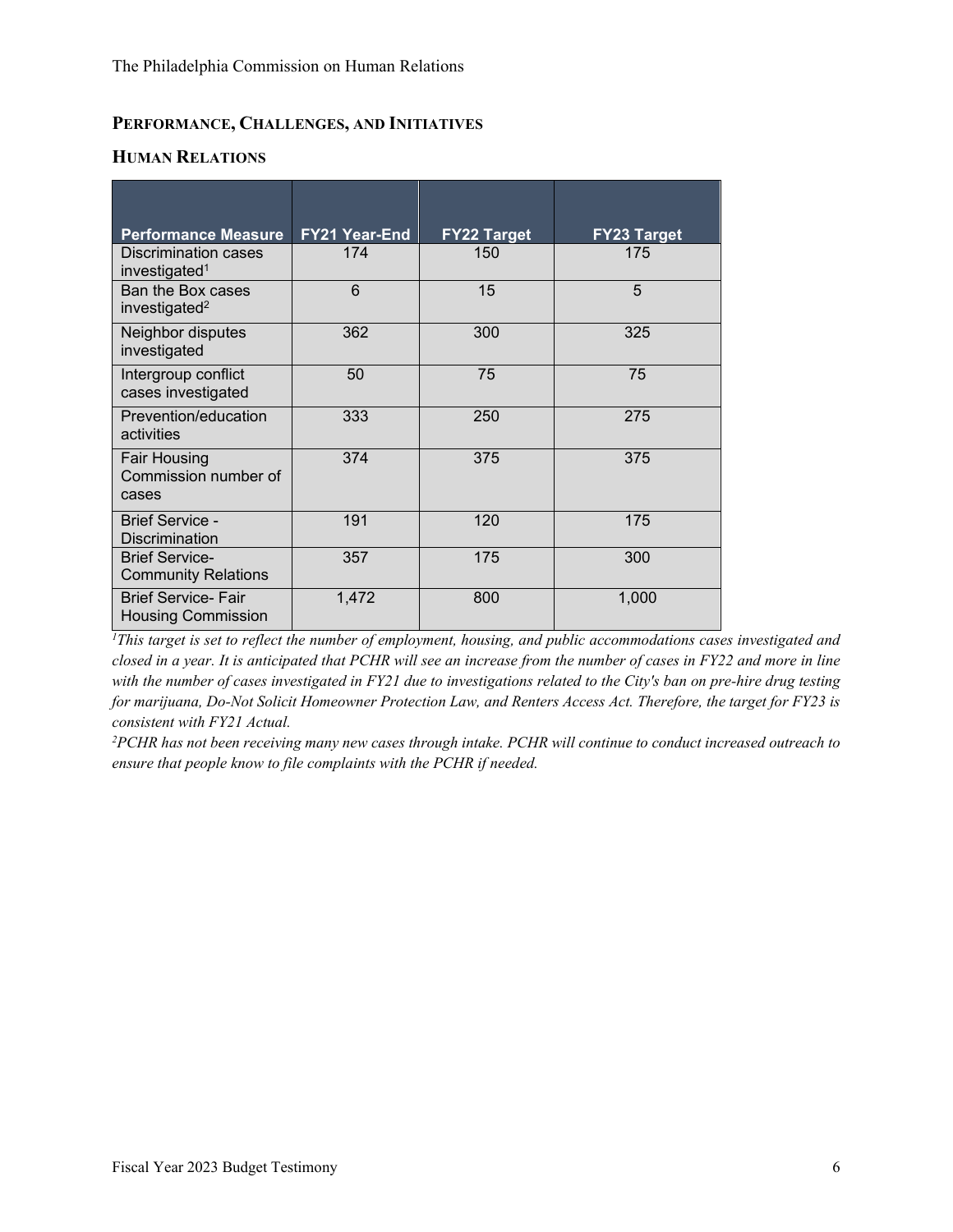# **OTHER BUDGETARY IMPACTS**

The PCHR has a work-sharing agreement with the federal Equal Employment Opportunity Commission (EEOC). Under its EEOC contract, the PCHR receives \$800 for each dual-filed discrimination case it investigates and closes. All revenue goes to the General Fund. In federal fiscal year (FFY) 21, the PCHR closed 100 cases and 1 round of engagement funding generating \$81,000 from the EEOC for the cases and outreach activities. The PCHR's contract for federal FY22 is 110 cases. Based on mid-fiscal year projections, the PCHR will meet that. If the EEOC reduces its contracts with its state and local partners, the PCHR will bring in less revenue in FY23.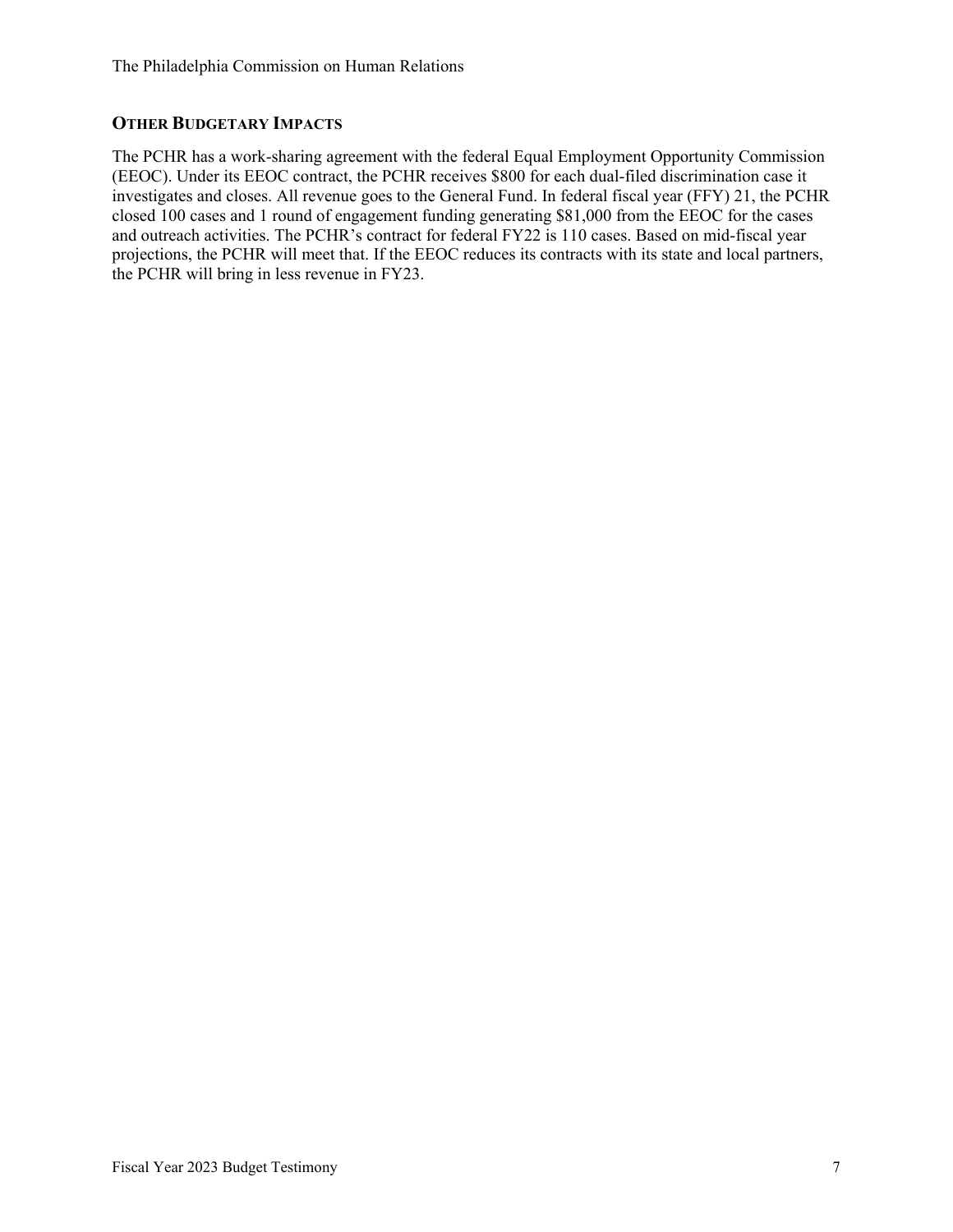# **CONTRACTING EXPERIENCE**

*Please refer to attached FY23 Budget Hearing Summary Charts in section 4: Contracts Summary.*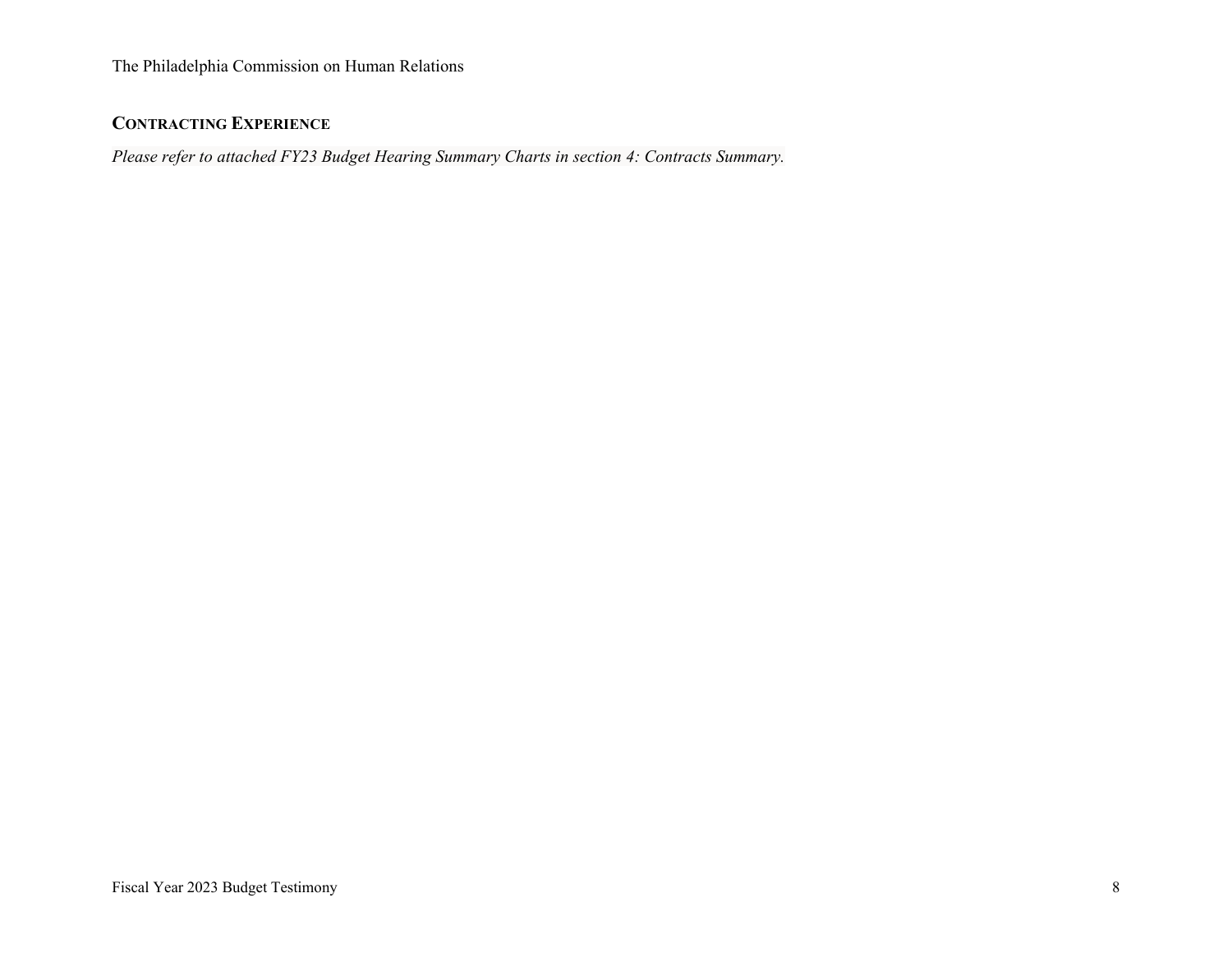# **EMPLOYEE DATA**

*Please refer to attached FY23 Budget Hearing Summary Charts in section 7: Staff Demographics.*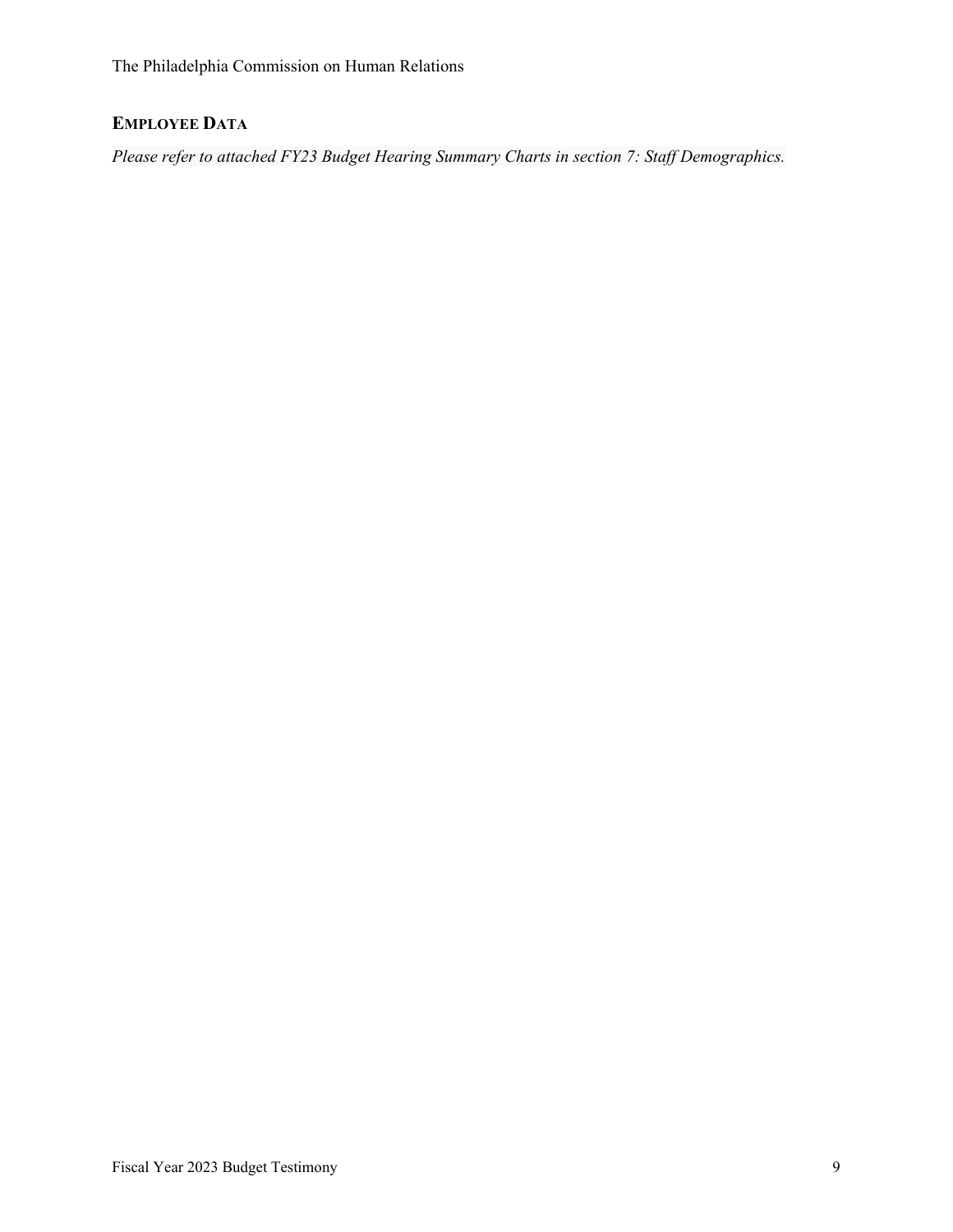### **LANGUAGE ACCESS**

**1. Provide the name of your language access coordinator, the date of your last department training, and a link to the posting of your language access plan.**

Monica Gonzalez is the language access coordinator for PCHR. The last training occurred in 2019 but will request a refresher training by the Office of Immigrant Affairs (OIA). PHCR's [language access plan](https://www.phila.gov/media/20170602143331/Philadelphia-Commission-on-Human-Relations-LAP-2017.pdf) is linked here.

**2. Break down new hires and existing staff by race and language. Break down how many front-line personnel are trained to provide language access services.**

PCHR has had one new hire who is African American. PCHR Staff identify as follows: 16 African American, 5 White, 7 Latino (Bilingual Spanish), 3 Asian (1 Bilingual Khmer and 1 Bilingual Mandarin Chinese,), 1 Other (Bilingual Spanish).

**3. How many requests for language access services did your department receive in the past year? How many language access services were delivered by staff? Break down language access services provided, by language, including but not limited to the language line, translation of public notices and documents, website language services, and advertisement/publication services.**

PCHR had 19 requests for language access Services. None were delivered by staff. The requests were as follows: 1 Arabic telephonic interpretation, 1 Chinese (mandarin) in-person/remote interpretation, 1 Chinese (mandarin) telephonic interpretation, 3 Portuguese telephonic interpretation, 8 Spanish telephonic interpretation, 3 Spanish in-person/remote interpretation, 1 Korean telephonic interpretation, and 1 Punjabi telephonic interpretation.

### **4. Explain what your department has done to improve language access services over the past year.**

We have translated more documents in multiple languages and continue to hold hearings with interpretation and translation services, whenever needed.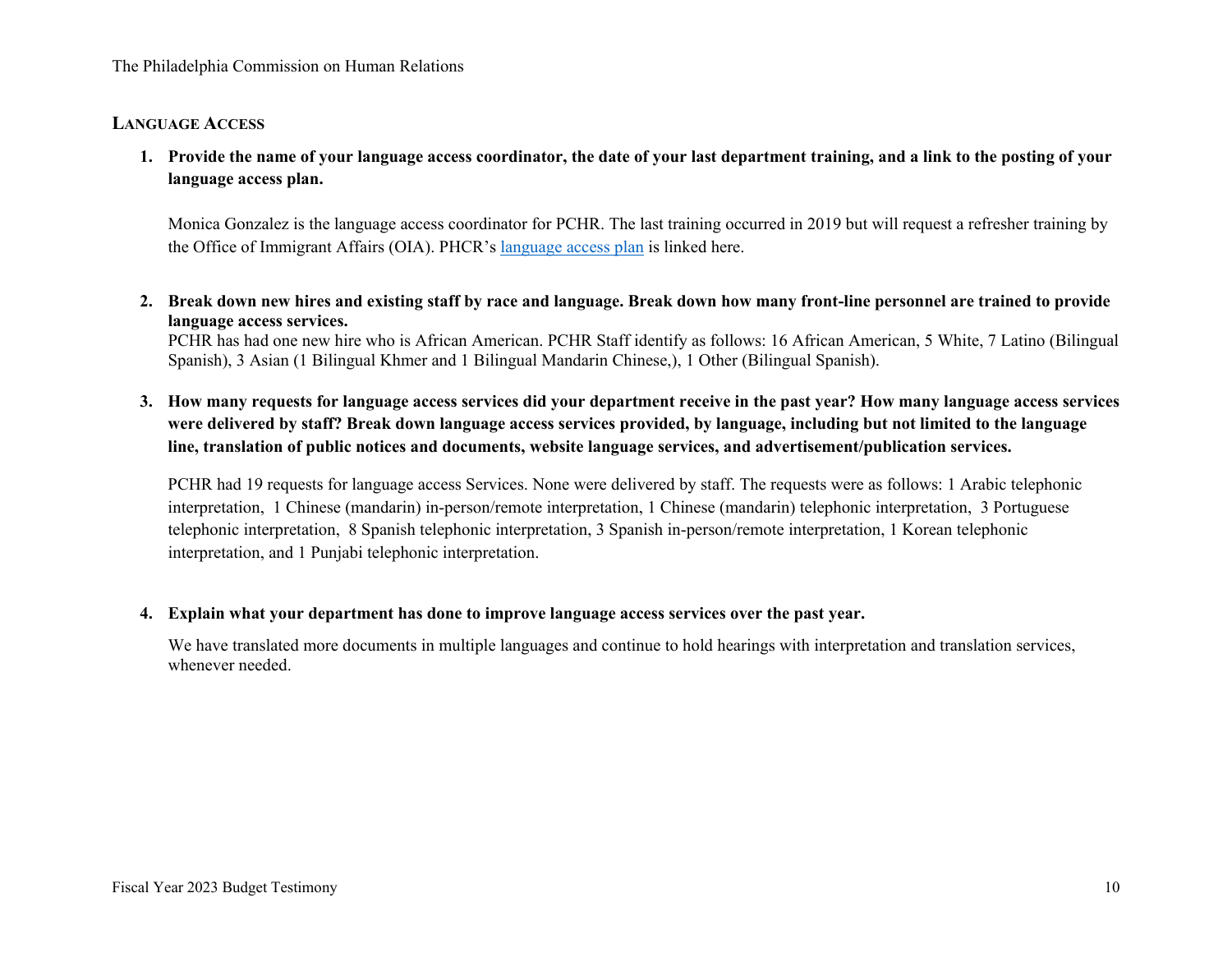#### **CLIMATE CHANGE**

### **1. How has climate change affected your department's provision of services?**

It has not directly impacted our department. However, our Community Relations Division deals with neighbor disputes, and we know more people get in arguments when they are outside during the hot weather. Also, our Fair Housing Commission deals with unfair rental practices, and we handle cases where the landlord does not complete necessary repairs for inclement weather (i.e. roof repairs during the rain, air conditioner repairs during the summer). Finally, as the agency charged with enforcing the anti-discrimination laws, we support efforts to ensure that all City services are provided to each community in an equitable manner.

### **2. How might worsening climate change increase costs and demands for your department?**

It could potentially increase our workload based on the reasons stated above.

### **3. How does your department intend to mitigate and adapt to climate change?**

We can help educate the public when doing outreach.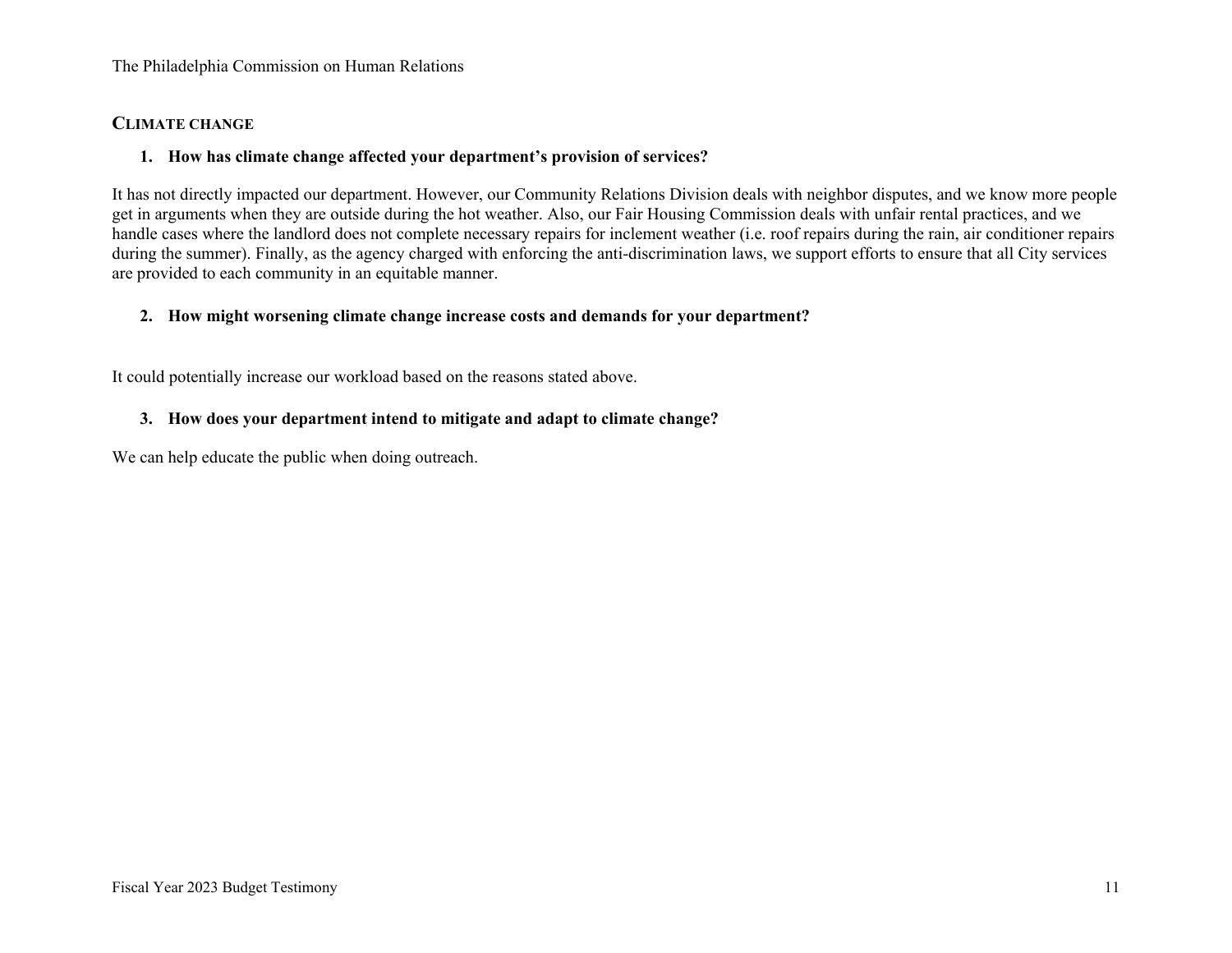#### **1. Staff Demographics Summary**

| <b>Staff Demographics Summary (as of December 2021)</b> |           |           |          |           |  |
|---------------------------------------------------------|-----------|-----------|----------|-----------|--|
|                                                         | Total     | Minority  | White    | Female    |  |
| Number of Full-Time Staff                               | 32        | 27        |          | 24        |  |
| Number of Exempt Staff                                  | 2         |           |          |           |  |
| Number of Executive Staff (deputy<br>level and above)   |           |           | $\bf{0}$ |           |  |
| Average Salary, Full-Time Staff                         | \$69,305  | \$66,523  | \$84,333 | \$68,358  |  |
| Average Salary, Exempt Staff                            | \$110,500 | \$128,450 | \$92,550 | \$110,500 |  |
| Average Salary, Executive Staff                         | \$128,450 | \$128,450 | \$0      | \$128,450 |  |
| Median Salary, Full-Time Staff                          | \$70,334  | \$70,334  | \$91,472 | \$70,334  |  |
| Median Salary, Exempt Staff                             | \$110,500 | \$128,450 | \$92,550 | \$110,500 |  |
| Median Salary, Executive Staff                          | \$128,450 | \$128,450 | \$0      | \$128,450 |  |

#### **2. Employment Levels**

| <b>Employment Levels (as of December 2021)</b>            |          |          |  |  |
|-----------------------------------------------------------|----------|----------|--|--|
|                                                           | Budgeted | Filled   |  |  |
| Number of Full-Time Positions                             | 33       | 32       |  |  |
| Number of Part-Time Positions                             |          |          |  |  |
| Number of Exempt Positions                                |          |          |  |  |
| Number of Executive Positions<br>(deputy level and above) |          |          |  |  |
| Average Salary of All Full-Time<br>Positions              | \$69,305 | \$69,305 |  |  |
| Median Salary of All Full-Time<br>Positions               | \$70,334 | \$70,334 |  |  |

#### **3. Financial Summary by Class**

Some departments may also want to provide financial summary tables for other funds, such as the Grants Fund.

Departments should delete any budget lines that have \$0 in every year (i.e. if a department has no Class 500 appropriations, actuals, or proposed appropriations, the Class 500 row should be deleted).

| <b>General Fund Financial Summary by Class</b>     |                                 |                            |                                 |                               |                                 |                                  |
|----------------------------------------------------|---------------------------------|----------------------------|---------------------------------|-------------------------------|---------------------------------|----------------------------------|
|                                                    | FY21 Original<br>Appropriations | FY21 Actual<br>Obligations | FY22 Original<br>Appropriations | FY22 Estimated<br>Obligations | FY22 Proposed<br>Appropriations | Difference: FY23-<br><b>FY22</b> |
| Class 100 - Employee<br>Compensation               | \$2,360,285                     | \$2,267,083                | \$2,325,040                     | \$2,463,907                   | \$2,495,189                     | \$31,282                         |
| Class 200 - Purchase of Services                   | \$34,657                        | \$11,818                   | \$34,657                        | \$34,657                      | \$43,333                        | \$8,676                          |
| Class 300/400 - Materials, Supplies<br>& Equipment | \$28,031                        | \$6,572                    | \$28,031                        | \$28,031                      | \$28,031                        | \$0                              |
|                                                    | \$2,422,973                     | \$2,285,473                | \$2,387,728                     | \$2,526,595                   | \$2,566,553                     | \$39,958                         |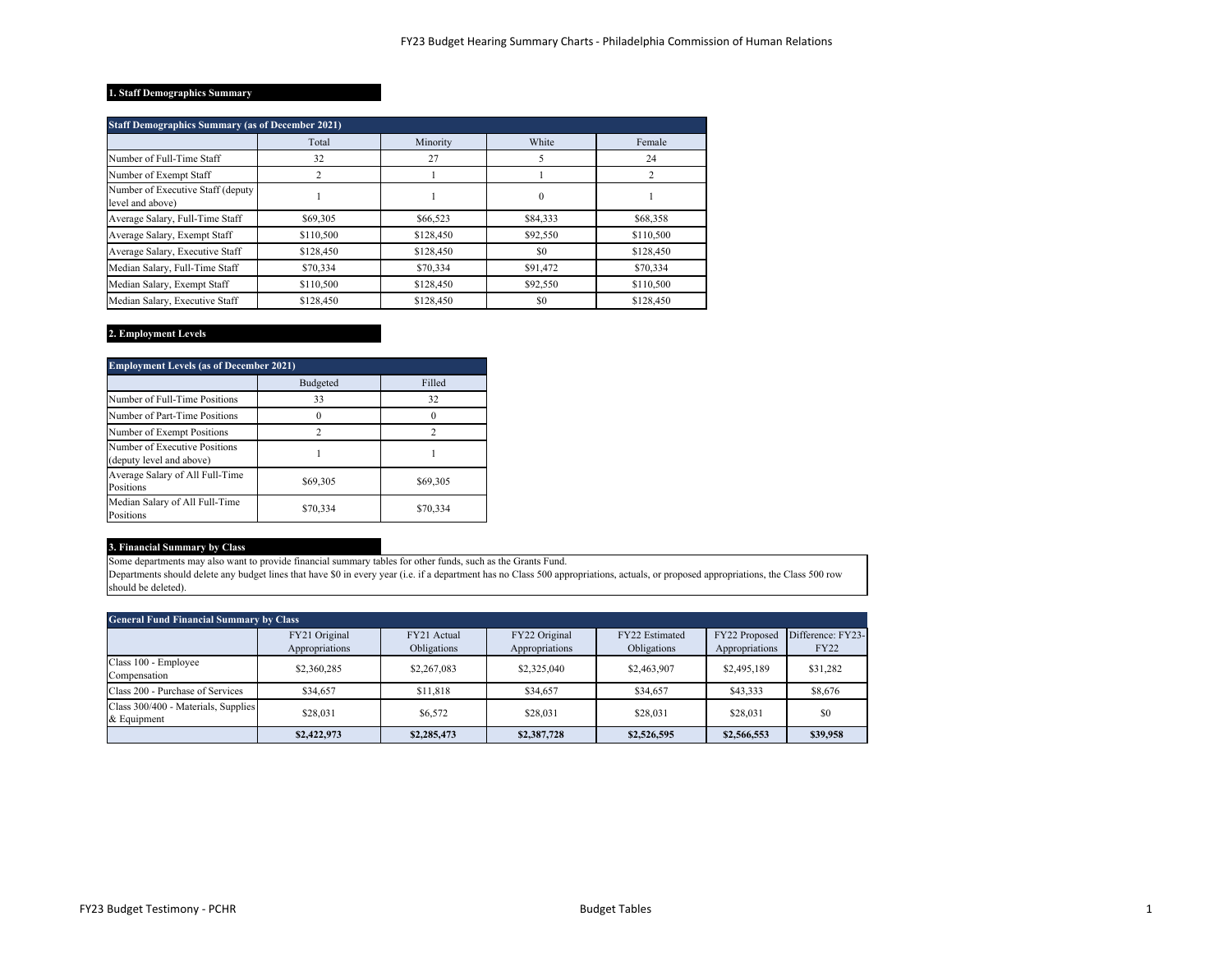#### **4. Contracts Summary**

This table focuses on large professional services contracts with for-profit vendors.

"Large" is defined as meaning that an RFP was required.

Departments should focus on contracts that have been conformed to date.

*Any departments that have large contracts with non-profit providers are encouraged to provide board makeup information in the optional "Non-Profit Vendor Demographics" table below.*

**PCHR uses citywide contracts only.**

#### **M/W/DSBE Participation on Large Professional Services Contracts: N/A**

**Non-Profit Vendor Demographics: N/A**

**5. Performance Measures Table**

Please refer to the narrative of the FY23 Budget testimony.

**6. Participation Rate and Goal**

The Contracts Summary table is for **professional services contracts only**.

The Contract Participation Goal table is for **all** contracts (Public Works, SS&E, and Professional Services, combined).

**Contracts Summary (Professional Services only): N/A**

**Total M/W/DSBE Contract Participation Goal (Public Works; Services, Supplies & Equipment; and Professional Services combined): N/A**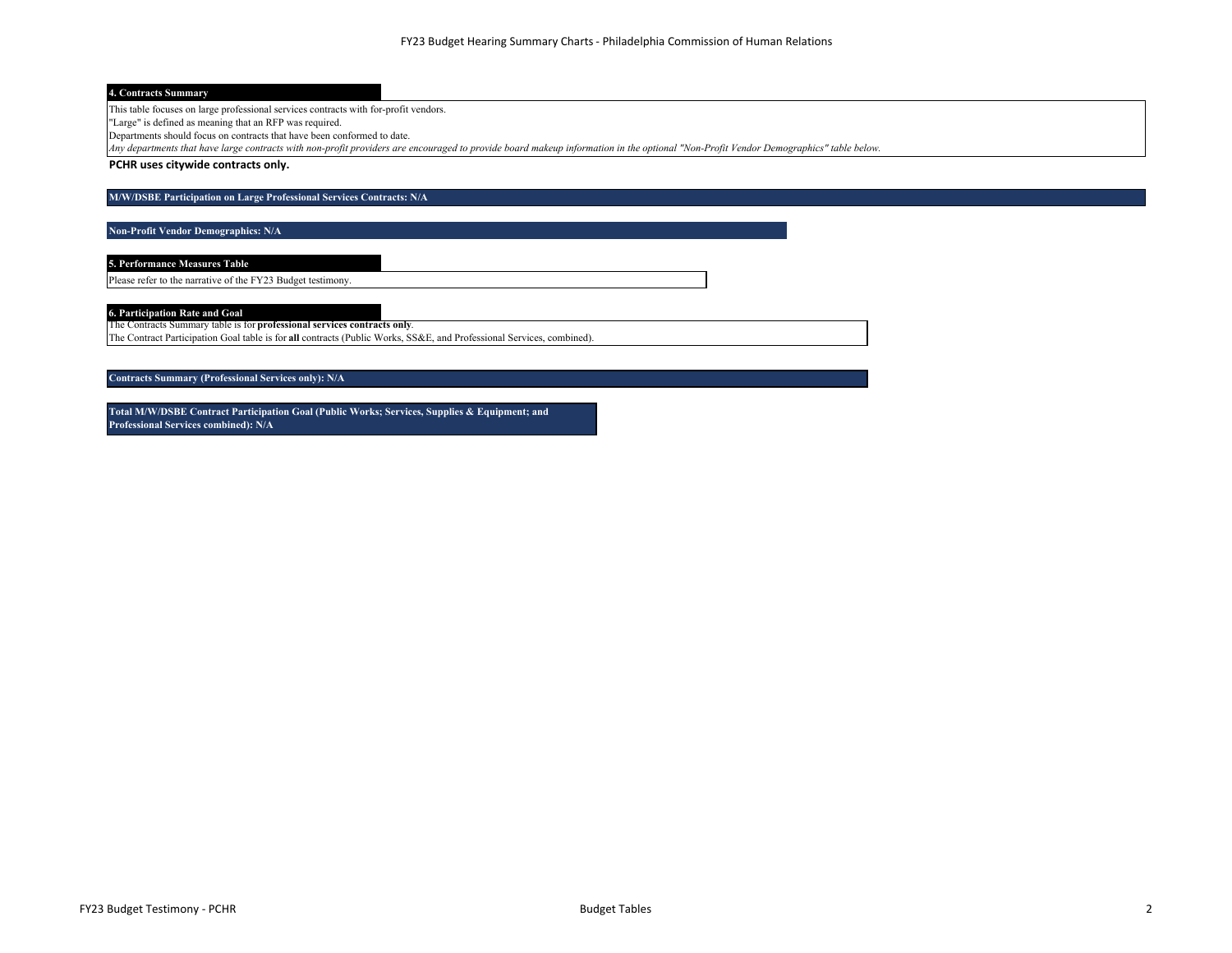#### **7. Staff Demographics**

Totals in this table should tie out to numbers in tables 1 and 2 above.

Biracial employees should be included under "Other."

The number of employees who identify as non-binary (i.e. employees who do not identify as either female or male) should be included in the text box below the table, along with salary detail.

|                | <b>Full-Time Staff</b> |                  |                | <b>Executive Staff</b>            |                  |
|----------------|------------------------|------------------|----------------|-----------------------------------|------------------|
|                | Male                   | Female           |                | Male                              | Female           |
|                | African-American       | African-American |                | African-American African-American |                  |
| Total          | 2                      | 14               | Total          | $\boldsymbol{0}$                  | 1                |
| % of Total     | 6%                     | 44%              | % of Total     | $0\%$                             | 100%             |
| Average Salary | \$55,914               | \$71,525         | Average Salary | \$0                               | \$128,450        |
| Median Salary  | \$55,914               | \$70,334         | Median Salary  | \$0                               | \$128,450        |
|                | White                  | White            |                | White                             | White            |
| Total          | $\overline{2}$         | 3                | Total          | $\boldsymbol{0}$                  | $\boldsymbol{0}$ |
| % of Total     | 6%                     | 9%               | % of Total     | 0%                                | 0%               |
| Average Salary | \$91,472               | \$79,575         | Average Salary | \$0                               | \$0              |
| Median Salary  | \$91,472               | \$91,472         | Median Salary  | \$0                               | \$0              |
|                | Hispanic               | Hispanic         |                | Hispanic                          | Hispanic         |
| Total          | 2                      | 5                | Total          | $\boldsymbol{0}$                  | $\boldsymbol{0}$ |
| % of Total     | 6%                     | 16%              | % of Total     | 0%                                | $0\%$            |
| Average Salary | \$53,078               | \$56,658         | Average Salary | \$0                               | \$0              |
| Median Salary  | \$53,078               | \$50,054         | Median Salary  | \$0                               | \$0              |
|                | Asian                  | Asian            |                | Asian                             | Asian            |
| Total          | $\overline{c}$         | $\mathbf{1}$     | Total          | $\mathbf{0}$                      |                  |
| % of Total     | 6%                     | 3%               | % of Total     | $0\%$                             | 0%               |
| Average Salary | \$87,499               | \$58,612         | Average Salary | \$0                               | \$0              |
| Median Salary  | \$87,499               | \$58,612         | Median Salary  | \$0                               | \$0              |
|                | Other                  | Other            |                | Other                             | Other            |
| Total          | $\boldsymbol{0}$       | $\mathbf{1}$     | Total          | $\boldsymbol{0}$                  | $\boldsymbol{0}$ |
| % of Total     | 0%                     | 3%               | % of Total     | $0\%$                             | $0\%$            |
| Average Salary | \$0                    | \$58,612         | Average Salary | \$0                               | \$0              |
| Median Salary  | \$0                    | \$58,612         | Median Salary  | \$0                               | \$0              |
|                | Bilingual              | Bilingual        |                | Bilingual                         | Bilingual        |
| Total          | 4                      | 7                | Total          | $\boldsymbol{0}$                  | $\boldsymbol{0}$ |
| % of Total     | 13%                    | 22%              | % of Total     | 0%                                | 0%               |
| Average Salary | \$70,289               | \$57,961         | Average Salary | \$0                               | \$0              |
| Median Salary  | \$70,334               | \$50,054         | Median Salary  | \$0                               | \$0              |
|                | Male                   | Female           |                | Male                              | Female           |
| Total          | 8                      | 24               | Total          | $\boldsymbol{0}$                  | 1                |
| % of Total     | 25%                    | 75%              | % of Total     | $0\%$                             | 100%             |
| Average Salary | \$72,148               | \$68,358         | Average Salary | \$0                               | \$128,450        |
| Median Salary  | \$70,334               | \$70,334         | Median Salary  | \$0                               | \$128,450        |